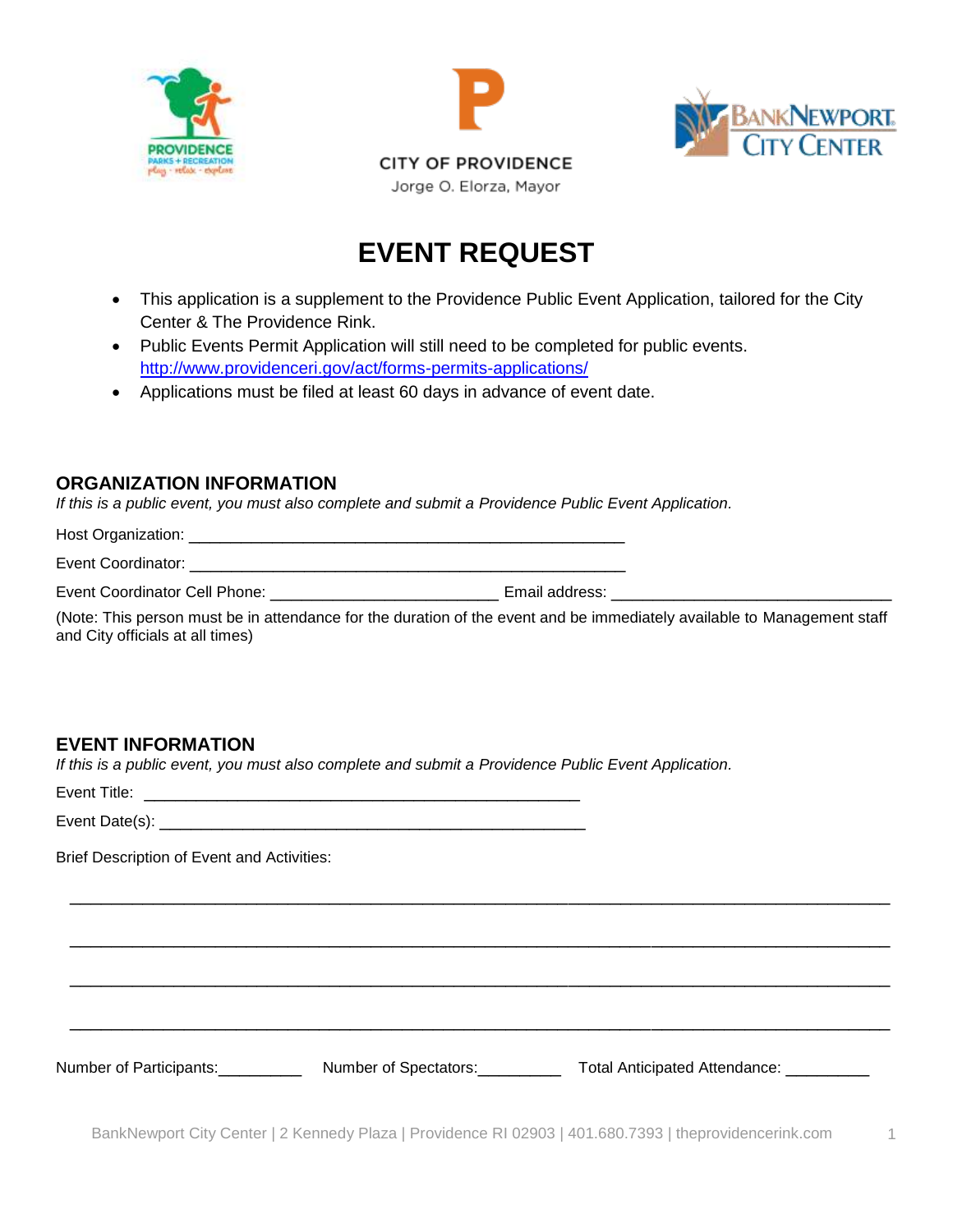





Jorge O. Elorza, Mayor

## **Event Timeline**

\*Venders, equipment, storage and setup may not begin prior to the times indicated below without written approval

## **Day 1:** Actual Event Hours: \_\_\_\_\_ am pm pm T TO \_\_\_\_\_ am pm pm C (Not including set up & breakdown) *Please note: curfew for amplified sound is 10:30pm unless otherwise noted on your contract / quote* Set-up Hours:  $\underline{\qquad \qquad }$  am  $\square$  pm  $\square$  TO  $\qquad \qquad \square$  am  $\square$  pm  $\square$ Breakdown Hours:  $\Box$  am  $\Box$  pm  $\Box$  TO  $\Box$  am  $\Box$  pm  $\Box$ **Day 2:** Actual Event Hours: \_\_\_\_\_ am □ pm □ TO \_\_\_\_\_ am □ pm □ (Not including set up & breakdown) *Please note: curfew for amplified sound is 10:30pm unless otherwise noted on your contract / quote* Set-up Hours:  $\qquad \qquad \qquad \qquad \qquad \text{and} \qquad \text{pm} \qquad \text{pm} \qquad \qquad \text{cm} \qquad \qquad \text{pm} \qquad \text{pm} \qquad \text{pm}$ Breakdown Hours:  $\qquad \qquad \_$  am  $\Box$  pm  $\Box$  TO  $\qquad \_$  am  $\Box$  pm  $\Box$ **Day 3:** Actual Event Hours: \_\_\_\_\_ am pm pm T TO \_\_\_\_\_ am pm pm R (Not including set up & breakdown) *Please note: curfew for amplified sound is 10:30pm unless otherwise noted on your contract / quote* Set-up Hours:  $am \Box pm \Box$  TO  $am \Box pm \Box$ Breakdown Hours:  $am \bigcap pm \bigcap TO$  am pm  $\bigcap$

#### **SETUP**

*If this is a public event, you must also complete and submit a Providence Public Event Application.*

**Please describe the scope of your setup work with specific details.** Use additional pages if necessary.



### **EVENT PLAN**

**Please provide a detailed description of your event**. Include details regarding any components of your event such as activities, performances, use of vehicles, animals, sound, vendor sales, equipment, staging and any other pertinent information about the event:

\_\_\_\_\_\_\_\_\_\_\_\_\_\_\_\_\_\_\_\_\_\_\_\_\_\_\_\_\_\_\_\_\_\_\_\_\_\_\_\_\_\_\_\_\_\_\_\_\_\_\_\_\_\_\_\_\_\_\_\_\_\_\_\_\_\_\_\_\_\_\_\_\_\_\_\_\_\_\_\_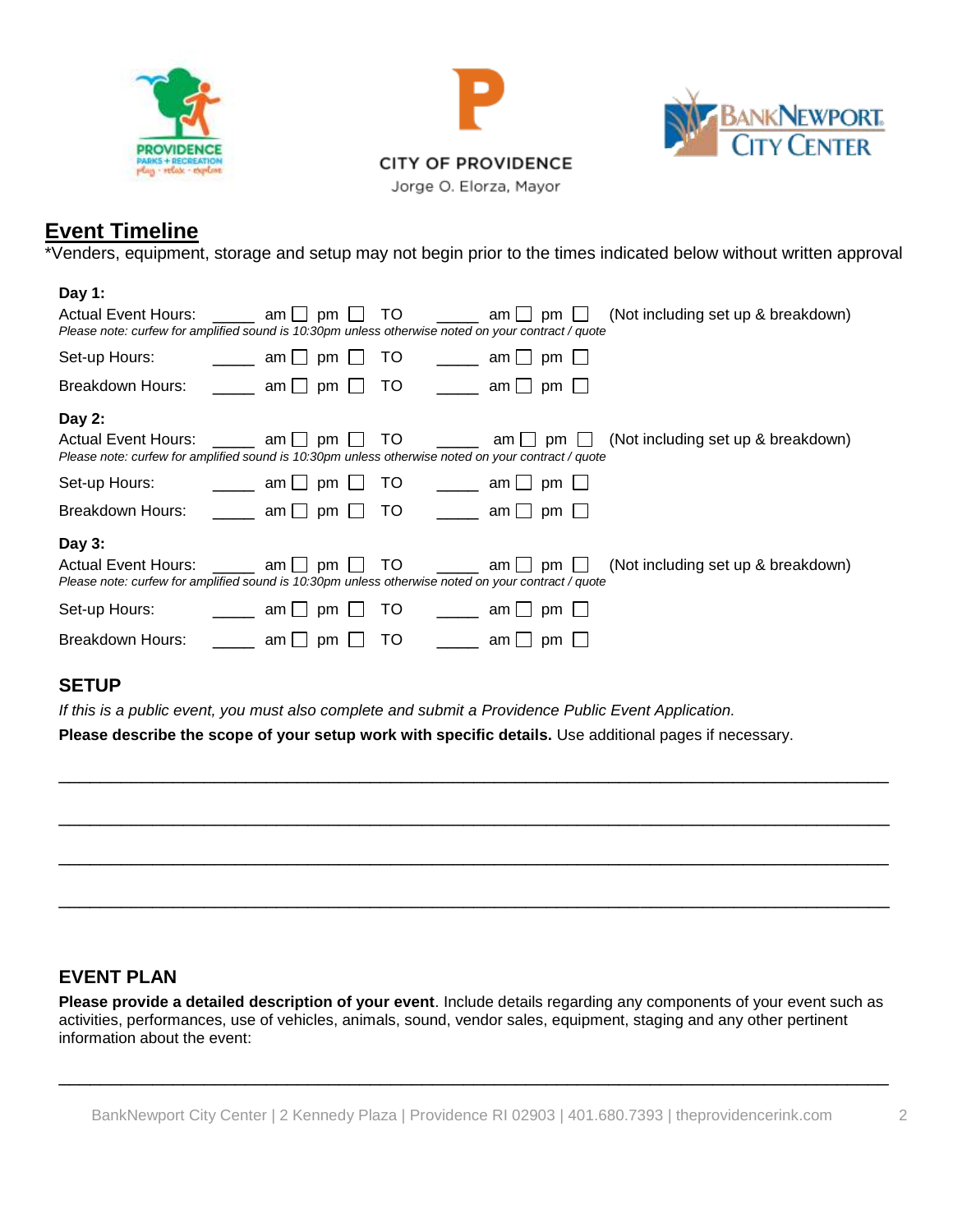



\_\_\_\_\_\_\_\_\_\_\_\_\_\_\_\_\_\_\_\_\_\_\_\_\_\_\_\_\_\_\_\_\_\_\_\_\_\_\_\_\_\_\_\_\_\_\_\_\_\_\_\_\_\_\_\_\_\_\_\_\_\_\_\_\_\_\_\_\_\_\_\_\_\_\_\_\_\_\_\_

\_\_\_\_\_\_\_\_\_\_\_\_\_\_\_\_\_\_\_\_\_\_\_\_\_\_\_\_\_\_\_\_\_\_\_\_\_\_\_\_\_\_\_\_\_\_\_\_\_\_\_\_\_\_\_\_\_\_\_\_\_\_\_\_\_\_\_\_\_\_\_\_\_\_\_\_\_\_\_\_

\_\_\_\_\_\_\_\_\_\_\_\_\_\_\_\_\_\_\_\_\_\_\_\_\_\_\_\_\_\_\_\_\_\_\_\_\_\_\_\_\_\_\_\_\_\_\_\_\_\_\_\_\_\_\_\_\_\_\_\_\_\_\_\_\_\_\_\_\_\_\_\_\_\_\_\_\_\_\_\_



**VENDORS**

\*Venders, equipment, storage and setup may not begin prior to the times indicated below without written approval

\* You may request the parks department to assist with vendor rentals, such as portable toilets, table rentals, and trash dumpsters. The prices would be included on your rental quote and agreement.

#### **ENTERTAINMENT**

|                                                                                                                                       | Live Music □ DJ □ Radio/CD /MP3 □ Performers □ Dancing □ Stage □ Other: ___________________________            |  |  |  |
|---------------------------------------------------------------------------------------------------------------------------------------|----------------------------------------------------------------------------------------------------------------|--|--|--|
|                                                                                                                                       | Musical entertainment requires you to obtain an Entertainment License and approval from the Board of Licenses. |  |  |  |
| Will sound checks be conducted prior to the event? (please check) Yes $\Box$ No $\Box$<br>If yes, sound check start time: _____ am/pm |                                                                                                                |  |  |  |
|                                                                                                                                       |                                                                                                                |  |  |  |
|                                                                                                                                       |                                                                                                                |  |  |  |
| Company phone # _____________________________Cell phone ________________________                                                      |                                                                                                                |  |  |  |
| <b>ADDITIONAL RENTALS</b>                                                                                                             |                                                                                                                |  |  |  |
| Stage Yes $\Box$ No $\Box$                                                                                                            |                                                                                                                |  |  |  |
|                                                                                                                                       |                                                                                                                |  |  |  |
| Name of stage rental company                                                                                                          |                                                                                                                |  |  |  |
|                                                                                                                                       | Company phone # ______________________________Cell phone /contact: _________________________________           |  |  |  |
| Other Rental Units ______________________                                                                                             |                                                                                                                |  |  |  |
|                                                                                                                                       |                                                                                                                |  |  |  |
|                                                                                                                                       | Company phone # _______________________________Cell phone /contact: _______________________________            |  |  |  |

BankNewport City Center | 2 Kennedy Plaza | Providence RI 02903 | 401.680.7393 | theprovidencerink.com 3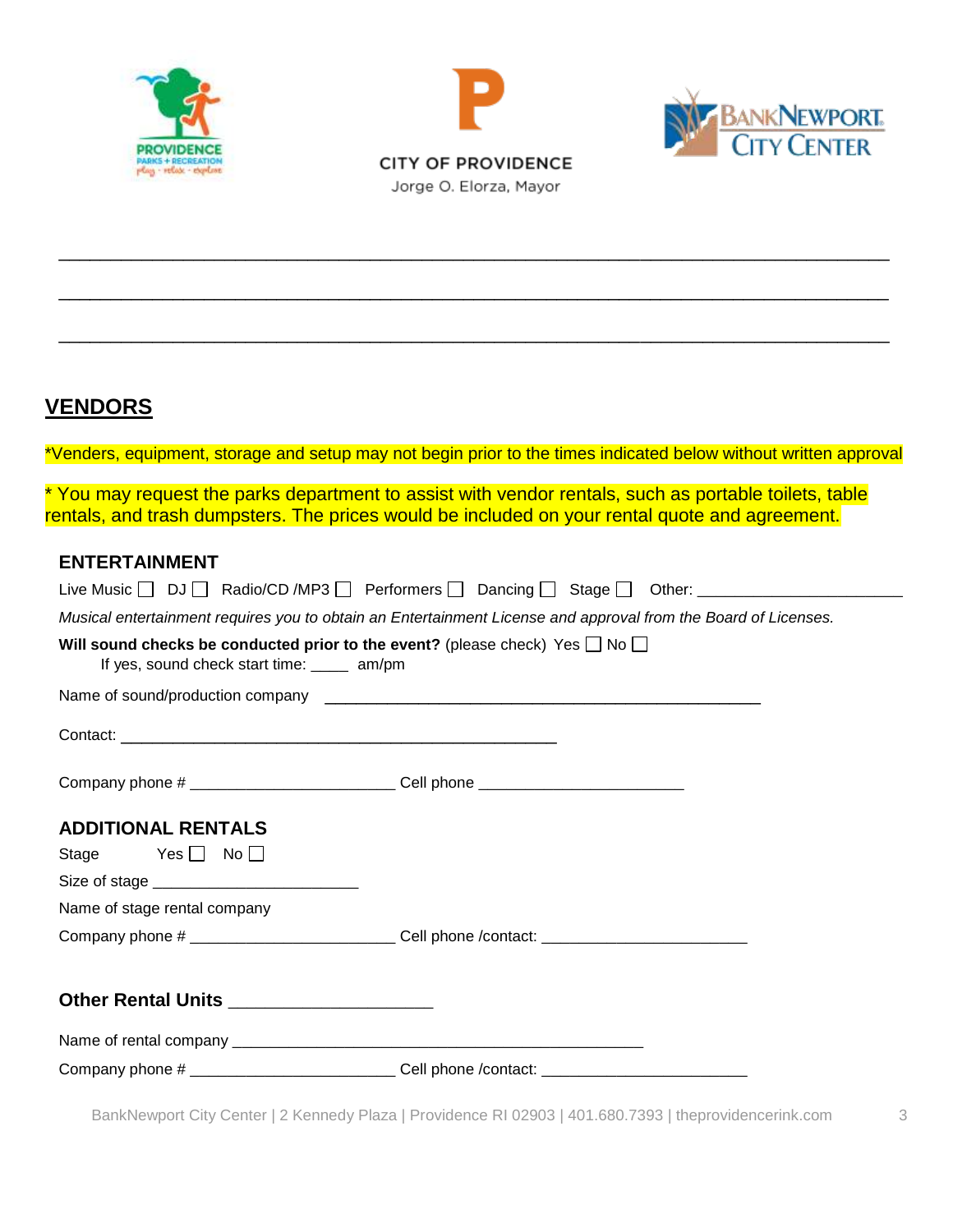





Jorge O. Elorza, Mayor

### **TENT**

| Will a tent or tent(s) be used? (please check) Yes $\Box$ No $\Box$                      |                                                                                                                                                               |  |  |  |  |                                                                                                                                        |
|------------------------------------------------------------------------------------------|---------------------------------------------------------------------------------------------------------------------------------------------------------------|--|--|--|--|----------------------------------------------------------------------------------------------------------------------------------------|
|                                                                                          |                                                                                                                                                               |  |  |  |  | Company phone # ______________________________Cell phone /contact: ________________________________                                    |
|                                                                                          |                                                                                                                                                               |  |  |  |  | <b>PORTABLE TOILETS</b><br>Mandatory for public events. On-site restroom use provided only for event staff and vendor representatives. |
| Number of standard portable toilets (1 per 250 people) ______ Number of handicapped ____ |                                                                                                                                                               |  |  |  |  |                                                                                                                                        |
|                                                                                          | <b>VISUAL PROMOTION</b><br>Will any signs, banners, decorations, or special lighting be used? (please check) Yes $\Box$ No $\Box$<br>If Yes, please describe: |  |  |  |  |                                                                                                                                        |
|                                                                                          | <b>CONCESSIONS</b><br>Complete information must be provided on Providence Public Event Application.                                                           |  |  |  |  |                                                                                                                                        |
|                                                                                          | Are you requiring admission fees / donations to enter your event? $\Box$ Yes $\Box$ No<br>If yes, cost of admission:                                          |  |  |  |  |                                                                                                                                        |
| If yes:                                                                                  | Does your event involve the sale or use of alcoholic beverages? $\Box$ Yes $\Box$ No                                                                          |  |  |  |  |                                                                                                                                        |
|                                                                                          | Have you applied to the Providence Board of Licenses for a Permit to Sell Alcohol? $\Box$ Yes $\Box$ Not yet<br>OR.                                           |  |  |  |  |                                                                                                                                        |
|                                                                                          | Name of caterer you will be hiring who already holds permits for alcohol sales: ____________________                                                          |  |  |  |  |                                                                                                                                        |
|                                                                                          | Please describe your security plan to ensure the safe sale and distribution of alcohol at your event:                                                         |  |  |  |  |                                                                                                                                        |

**Will there be vending?**  $\Box$  Food  $\Box$  Beverage  $\Box$  Goods  $\Box$  Services Total vendors:

Please note: You may be required to obtain vending licenses from city and state departments if you or your vendors do not already have them (see Appendix).

\_\_\_\_\_\_\_\_\_\_\_\_\_\_\_\_\_\_\_\_\_\_\_\_\_\_\_\_\_\_\_\_\_\_\_\_\_\_\_\_\_\_\_\_\_\_\_\_\_\_\_\_\_\_\_\_\_\_\_\_\_\_\_\_\_\_\_\_\_\_\_\_\_\_\_\_\_\_\_\_

\_\_\_\_\_\_\_\_\_\_\_\_\_\_\_\_\_\_\_\_\_\_\_\_\_\_\_\_\_\_\_\_\_\_\_\_\_\_\_\_\_\_\_\_\_\_\_\_\_\_\_\_\_\_\_\_\_\_\_\_\_\_\_\_\_\_\_\_\_\_\_\_\_\_\_\_\_\_\_\_

#### **If you are hosting vendors at your event**, please list them below (use additional sheet if necessary):

| <b>Business Name</b> | <b>Contact Person</b> | Phone / Email |
|----------------------|-----------------------|---------------|
|                      |                       |               |
|                      |                       |               |
|                      |                       |               |
|                      |                       |               |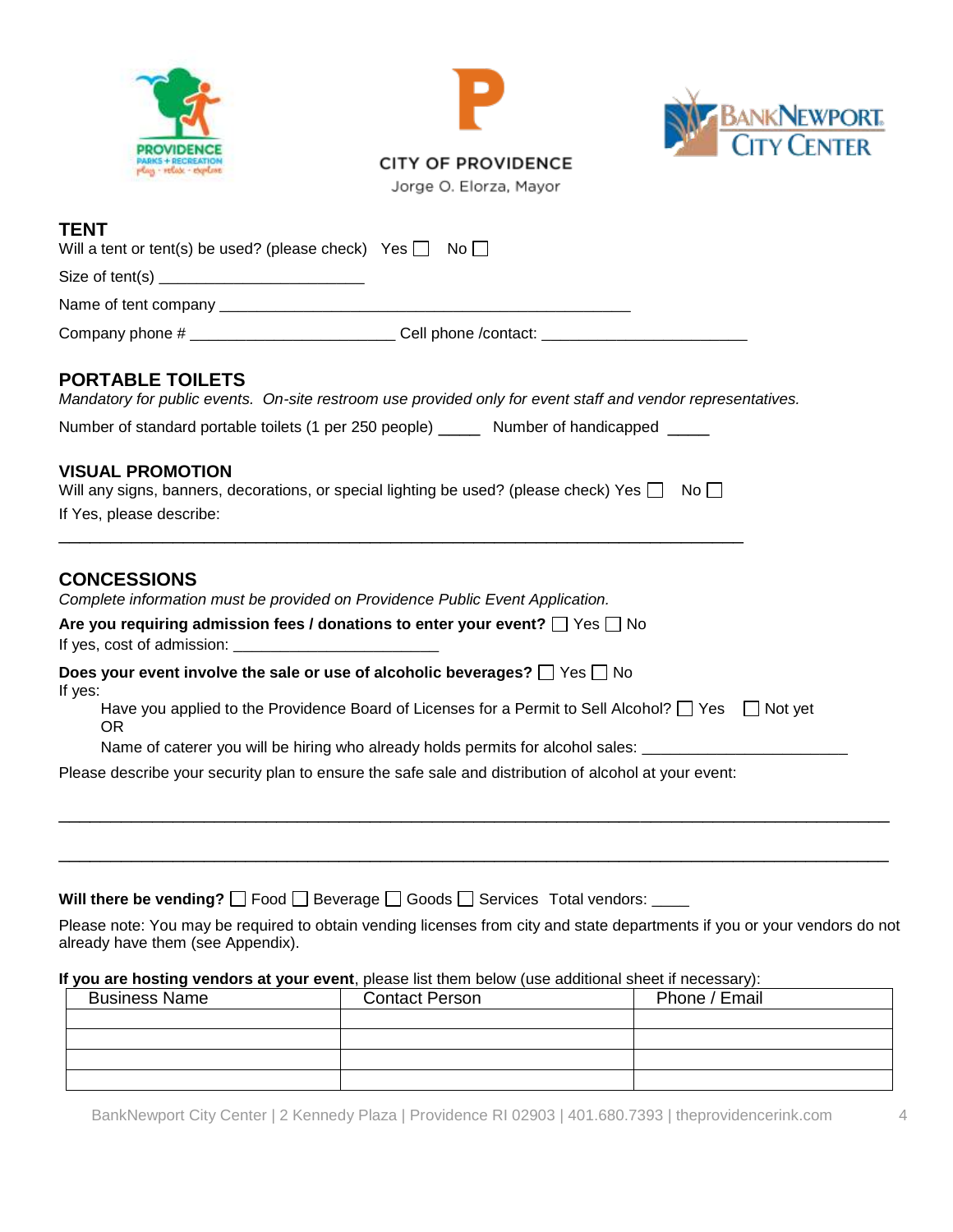





## **SECURITY**

| Will you be providing your own security?                                                                |  |  |
|---------------------------------------------------------------------------------------------------------|--|--|
|                                                                                                         |  |  |
| <b>Phone Number:</b><br>Email:                                                                          |  |  |
| Day 1:                                                                                                  |  |  |
| Security Request: $\Box$ am $\Box$ pm $\Box$ TO $\Box$ am $\Box$ pm $\Box$                              |  |  |
| Estimated Number of Security Personnel ________                                                         |  |  |
| Day $2:$<br>Security Request: $\qquad \qquad \_$ am $\Box$ pm $\Box$ TO $\qquad \_$ am $\Box$ pm $\Box$ |  |  |
| Estimated Number of Security Personnel ________                                                         |  |  |
| Day 3:<br>Security Request: $\Box$ am $\Box$ pm $\Box$ TO $\Box$ am $\Box$ pm $\Box$                    |  |  |
| Estimated Number of Security Personnel ________                                                         |  |  |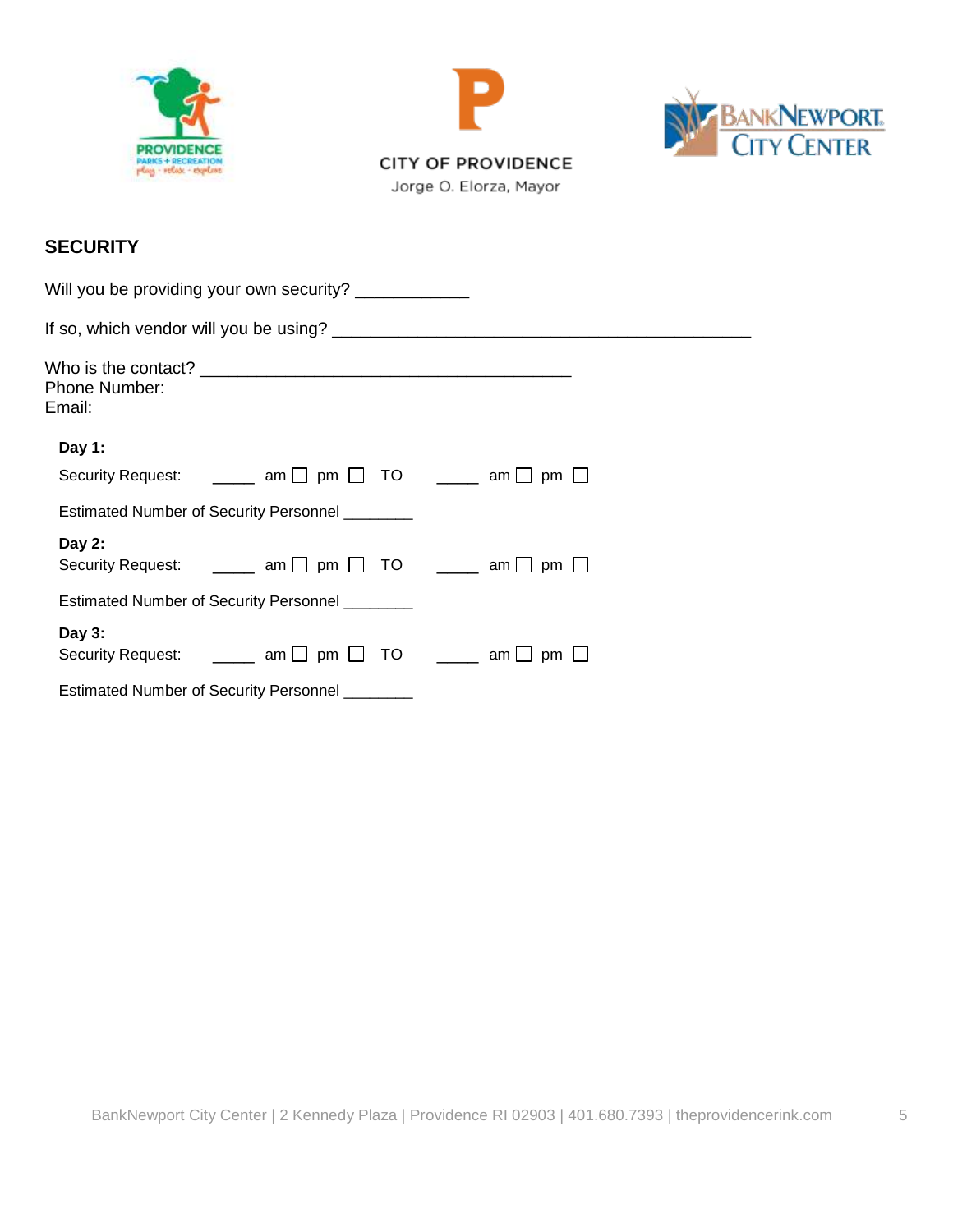





### **SANITATION**

Name of trash removal company: \_\_\_\_\_\_\_\_\_\_\_\_\_\_\_\_\_\_\_\_\_\_\_\_\_\_\_\_\_\_\_\_\_\_\_\_\_\_\_\_\_\_\_\_ Dates of dumpster delivery and pick up: \_\_\_\_\_\_\_\_\_\_\_\_\_\_\_\_\_\_\_\_\_\_

Company phone # \_\_\_\_\_\_\_\_\_\_\_\_\_\_\_\_\_\_\_\_\_\_\_\_\_\_\_\_\_\_\_\_Cell phone /contact: \_\_\_\_\_\_\_\_\_\_\_

**Rental of a 20 yard dumpster** with a low height is recommended for events with BOTH food/drink and attendance over 500 people.

#### **RECYCLING OPTIONS**

**\*All events at the City Center must provide a written statement on how they planning to reduce waste at their event.** 

\_\_\_\_\_\_\_\_\_\_\_\_\_\_\_\_\_\_\_\_\_\_\_\_\_\_\_\_\_\_\_\_\_\_\_\_\_\_\_\_\_\_\_\_\_\_\_\_\_\_\_\_\_\_\_\_\_\_\_\_\_\_\_\_\_\_\_\_\_\_\_\_\_\_\_\_\_\_\_\_

\_\_\_\_\_\_\_\_\_\_\_\_\_\_\_\_\_\_\_\_\_\_\_\_\_\_\_\_\_\_\_\_\_\_\_\_\_\_\_\_\_\_\_\_\_\_\_\_\_\_\_\_\_\_\_\_\_\_\_\_\_\_\_\_\_\_\_\_\_\_\_\_\_\_\_\_\_\_\_\_

\_\_\_\_\_\_\_\_\_\_\_\_\_\_\_\_\_\_\_\_\_\_\_\_\_\_\_\_\_\_\_\_\_\_\_\_\_\_\_\_\_\_\_\_\_\_\_\_\_\_\_\_\_\_\_\_\_\_\_\_\_\_\_\_\_\_\_\_\_\_\_\_\_\_\_\_\_\_\_\_

\_\_\_\_\_\_\_\_\_\_\_\_\_\_\_\_\_\_\_\_\_\_\_\_\_\_\_\_\_\_\_\_\_\_\_\_\_\_\_\_\_\_\_\_\_\_\_\_\_\_\_\_\_\_\_\_\_\_\_\_\_\_\_\_\_\_\_\_\_\_\_\_\_\_\_\_\_\_\_\_

#### **References for Information Reducing Waste at Events:**

<http://www.providenceri.gov/sustainability/> <http://www.stopwaste.org/sites/default/files/Documents/specialevents-swp.pdf> <https://www.republicservices.com/recycling?tab=residential> <https://kab.org/tools-resources/>

#### **PROOF OF LIABILITY INSURANCE –** *see checklist for insurance policy details*

**All events require a Certificate of Insurance (COI) from your agent**. Please submit a copy of your COI at least 4 weeks prior to event.

1-5000 people at an event requires proof of liability insurance in the amount of One Million Dollars naming the City of Providence and its employees and/or agents, and the BankNewport City Center, as additional insured.

Over 5000 people at an event requires proof of liability insurance in the amount of Five Million Dollars naming the City of Providence and its employees and/or agents, and the BankNewport City Center, as additional insured.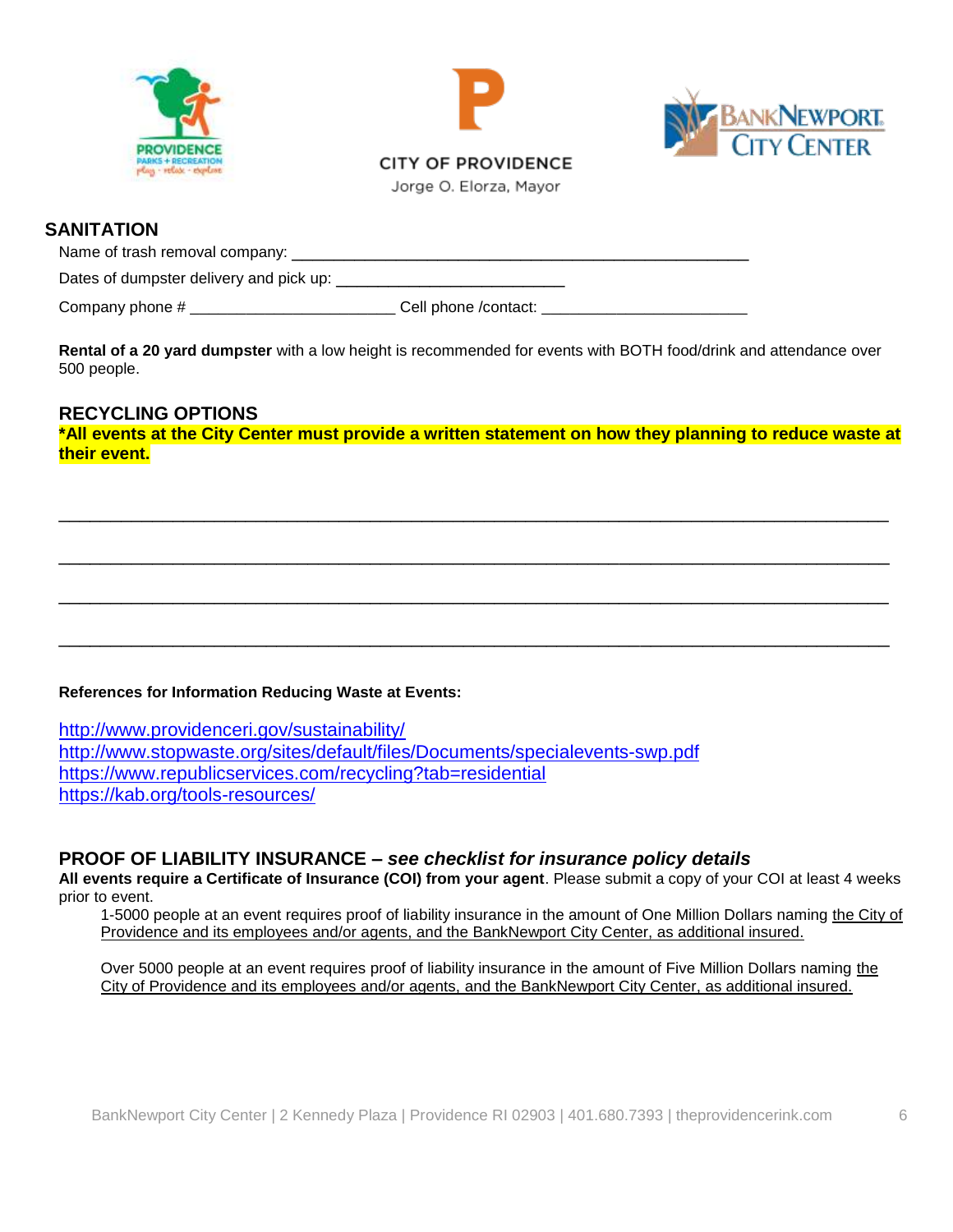





**CITY OF PROVIDENCE** Jorge O. Elorza, Mayor

# **EVENT LAYOUT**

\* Using the map on next page, please draw your planned layout for all of the applicable items listed below.

- o Admissions Gate(s)
- o Beer Garden / Bar area
- o Booths, Exhibits, Displays or Enclosures
- o Canopies or Tent Locations
- o Fencing, Barriers and/or Barricades
- o First Aid Facilities and Ambulance Locations
- o Food Concession and/or Food Preparation Area(s)
- o Gas Tanks, i.e. helium, propane, etc

\_\_\_\_\_\_\_\_\_\_\_\_\_\_\_\_\_\_\_\_\_\_

- o Generator Locations and/or Source of Electricity
- o Other Related Event Components not covered above:
- o Platforms, Stages, Grandstands or Related Structures
- o Portable Toilets
- o Trash Containers and Dumpsters. Number of Trash Cans: \_\_\_\_
- o **Vehicles and/or Trailers (please note: no vehicles may remain on rink concrete surface for load-in or during event)**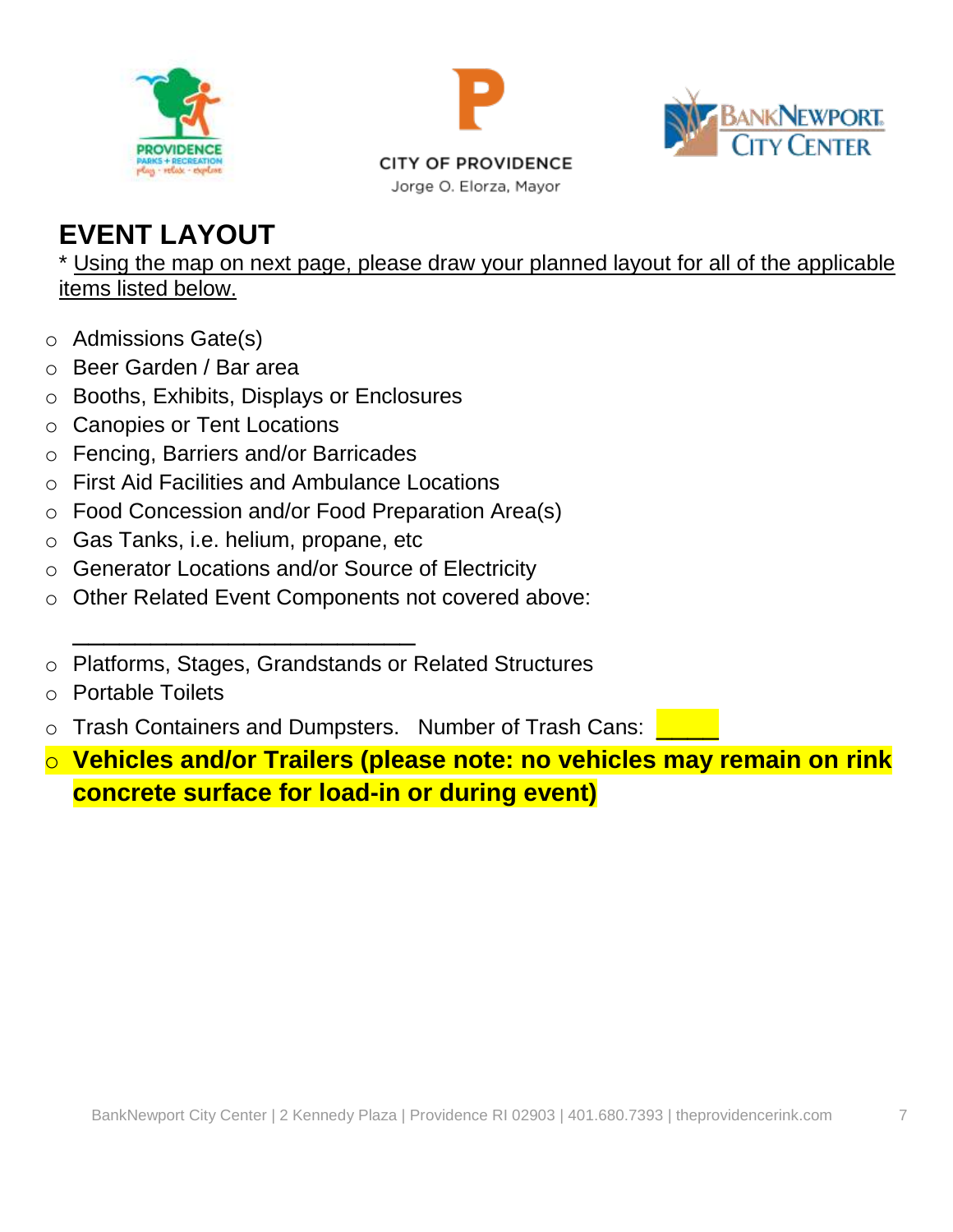





Jorge O. Elorza, Mayor



BankNewport City Center | 2 Kennedy Plaza | Providence RI 02903 | 401.680.7393 | theprovidencerink.com 8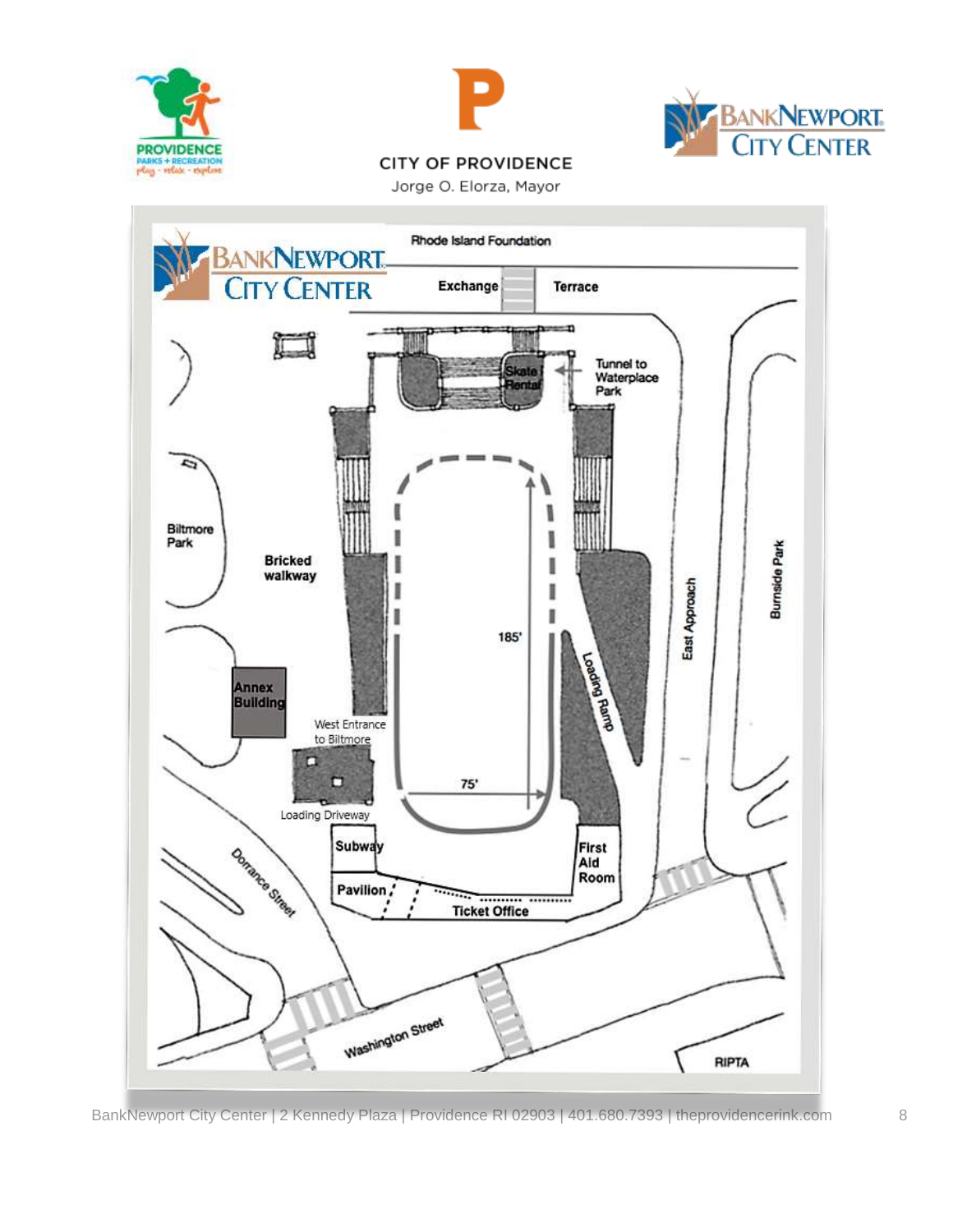





### **FIRST AID**

The City of Providence requires a first aid station with medically certified personnel having a minimum of current First Aid and complete CPR certifications at any event with an attendance of over **5000** people. Event planners must provide either a contracted emergency vehicle or equivalent. This station/vehicle must be centrally located and clearly marked. Please indicate what arrangements you have made for providing First Aid Staffing and Equipment and provide a copy of your contract with this application.

| Number of ambulance(s): ____ |  |
|------------------------------|--|
|------------------------------|--|

Ambulance company:

Ambulance company's Public Utilities License # \_\_\_\_\_\_\_\_\_\_\_\_\_\_\_\_\_\_\_\_\_\_\_\_\_\_\_\_\_\_\_\_\_

## **DAMAGE DEPOSIT**

Depending on the type and size of event, a refundable Damage/Clean up Deposit will be required. It will be noted in your contract / quote.

## **SPECIAL EVENT RENTAL FEES**

The rental fee for the BankNewport City Center ranges from \$2000 to \$5000 and does not include the cost of permitting you may need from other departments. The final fee is driven by the facility's labor and security costs to serve your needs and will depend on the following characteristics of your event:

- 
- Anticipated attendance **Anticipated attendance Anticipated attendance Anticipated attendance**
- Day of the week; time of day **example 20** Set-up time and logistics
- Length of the event **All and Struck Contract All and Struck Contract Figure 1 i** food and beverage are being served
	-
	-

→ Once you submit this form, we will respond within one week with an itemized quote for your **confirmation. Should you choose to alter your event timing in order to save costs, please update us within a week after receiving your quote.**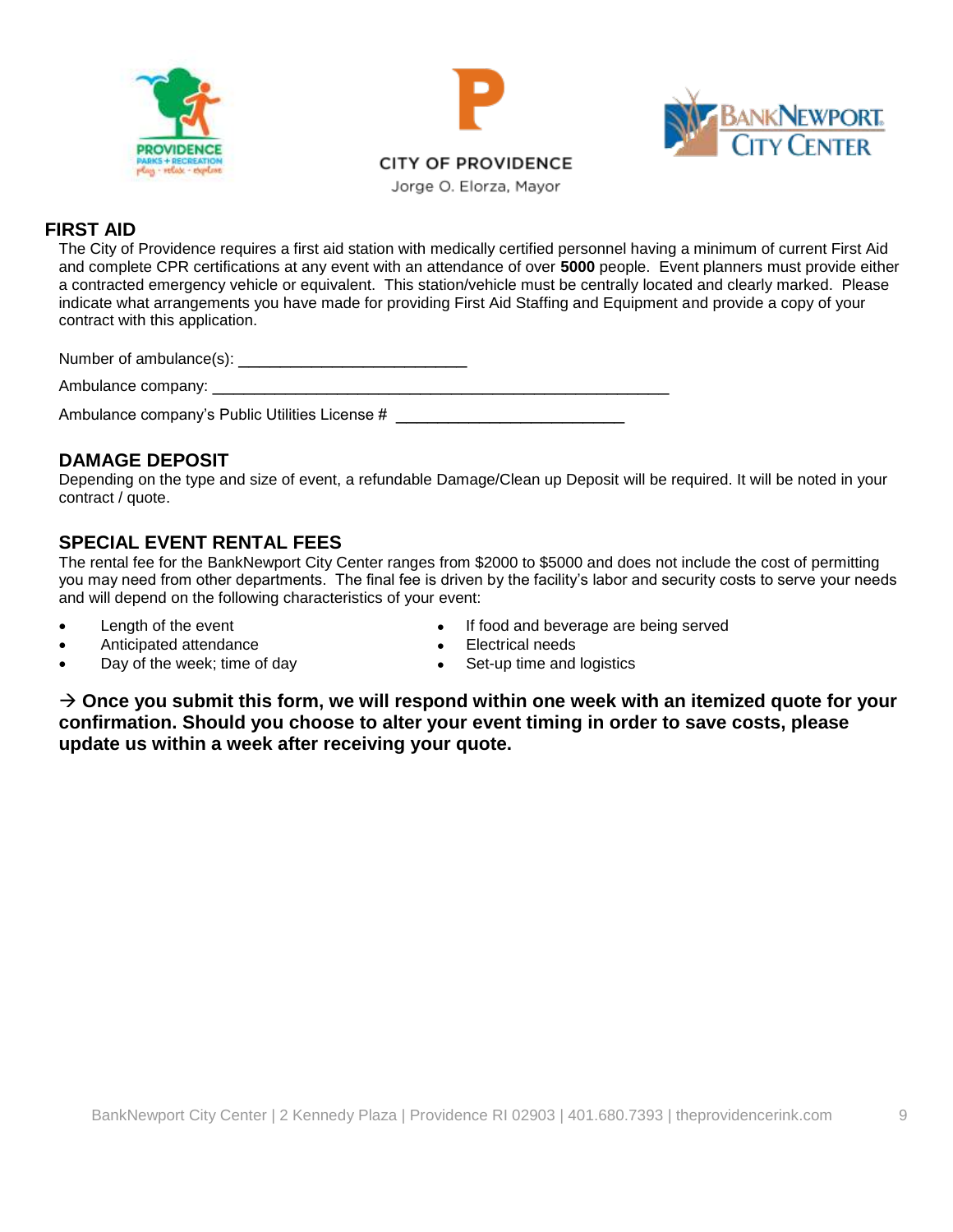





**CITY OF PROVIDENCE** Jorge O. Elorza, Mayor

**Email** completed form to **bgawrys@providencerink.gov** and [rink@providenceri.gov](mailto:rink@providenceri.gov)

**Mail** to:

The Providence Rink BankNewport City Center 2 Kennedy Plaza Providence RI 02903

**Drop off** by appointment only. Phone 401.680.7390

Applicant Name (please type or print) \_\_\_\_\_\_\_\_\_\_\_\_\_\_\_\_\_\_\_\_\_\_\_\_\_\_\_\_\_\_\_\_\_\_\_\_\_\_\_\_\_\_\_\_

Signature of Applicant: \_\_\_\_\_\_\_\_\_\_\_\_\_\_\_\_\_\_\_\_\_\_\_\_\_\_\_\_\_\_\_\_\_\_\_\_\_\_\_\_\_\_\_\_\_\_\_\_\_\_\_\_\_\_\_\_

Date:  $\Box$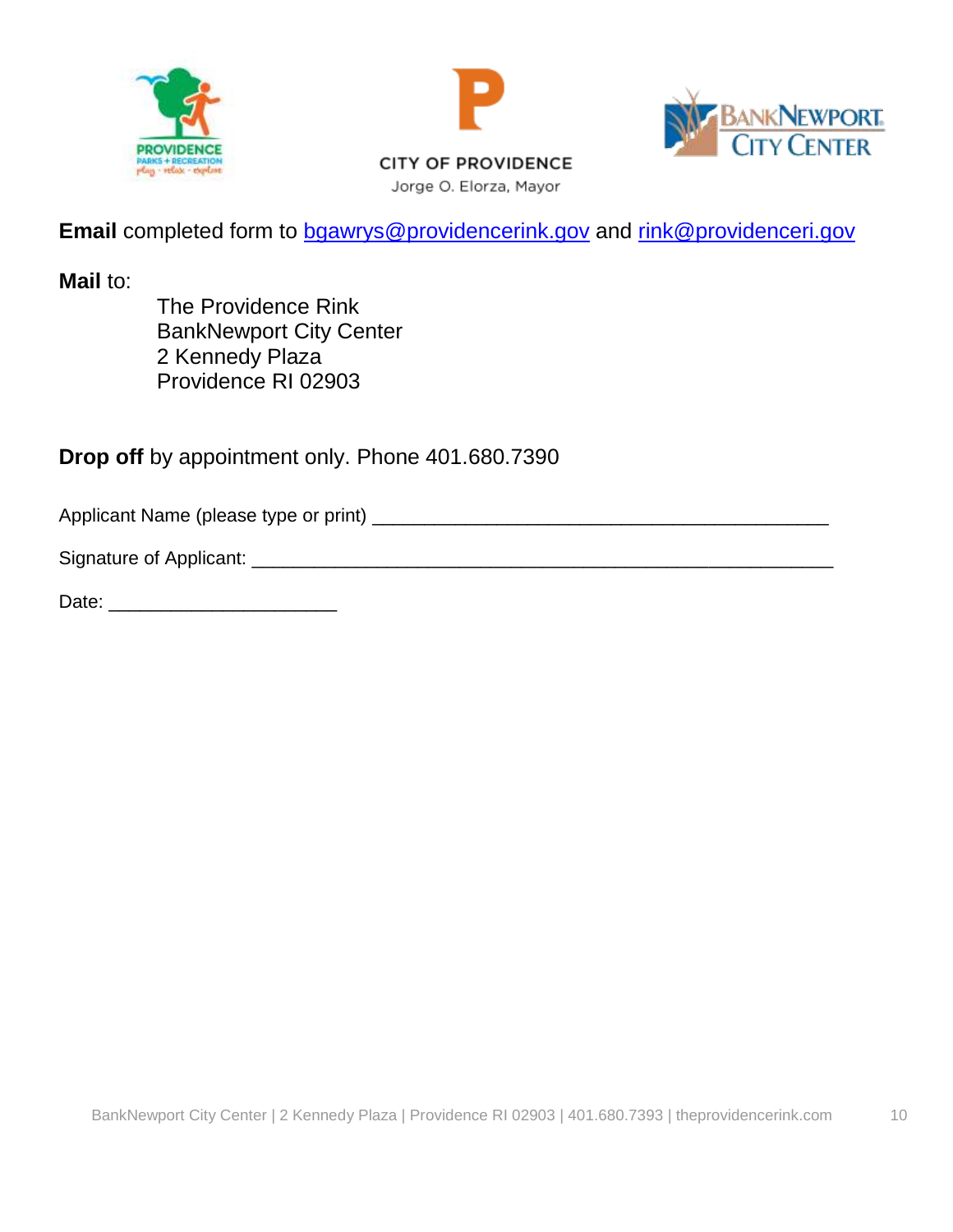





Jorge O. Elorza, Mayor

#### **APPENDIX**

For your reference, the following is a list of contacts you may need in acquiring all necessary permitting for your event:

If you are planning an event in Providence using any public property: Lizzie Araujo Haller 401.680.5772 [laraujo@providenceri.gov](mailto:laraujo@providenceri.gov)

If you are planning an in a Providence Park: Heather Manning 401.680.7240 [hmanning@providenceri.gov](mailto:hmanning@providenceri.gov)

If you are presenting any music and/or serving food and/or alcohol or if you are hosting vendors who may be selling/serving food or goods and/or alcohol, please call licensing:

Board of licenses 401.680.5207 Room 104, Providence City Hall, 25 Dorrance St

If you are closing a street or need to post no parking, you will need forms from Traffic Engineering: Request forms can be found on the City of Providence website: [www.providenceri.gov.](http://www.providenceri.gov/) Traffic engineering is a division of the Department of Public Works. division of the Department of Public Works. Send completed paperwork to Courtney and Omyra [Cmcelroypetrarca@providenceri.gov](mailto:Cmcelroypetrarca@providenceri.gov) & [Oacevedo@providenceri.gov](mailto:Oacevedo@providenceri.gov)

For safety forms and information, please contact Providence Emergency Management: 100-5000 attendees-Safety Plan required 5001+ attendees- Action Plan required

Vlad Ibarra 401.680.8000 [vibarra@providenceri.gov](mailto:vibarra@providenceri.gov)

- If you are using a waterway, please contact the Harbormaster: Sgt. Vinacco 401.243.6132 [kvinacco@providenceri.gov](mailto:kvinacco@providenceri.gov)
- If the tent you are using is larger than 18 x 18, it needs to be permitted: Ethan McCauley 401.243.6080 [awent@providenceri.gov](mailto:awent@providenceri.gov)
- Schedule Fire Detail, vending maps and food truck regulation: Ethan McCauley 401.243.6080 [awent@providenceri.gov](mailto:awent@providenceri.gov)
- Schedule Police Detail, parade and walk/run route approval: Sgt. Martinous 401.243.6160 [mmartinous@providenceri.gov](mailto:mmartinous@providenceri.gov)
- If you need a police or fire detail, you must open a detail account and pay in advance: Ray Rao 401.456-9100 ext 11534 [rrao@providenceri.gov](mailto:rrao@providenceri.gov)
- If RIPTA bus routes or service will be impacted by your event: Richard Sullivan **rational resultivan** resultivan@ripta.com

Recycling and Green event guidelines: Lizzie Araujo Haller 401.680.5772 [laraujo@providenceri.gov](mailto:laraujo@providenceri.gov)

City marketing and street impact communication: Michael Christofaro 401.680.5759 [mchristofaro@providenceri.gov](mailto:mchristofaro@providenceri.gov)